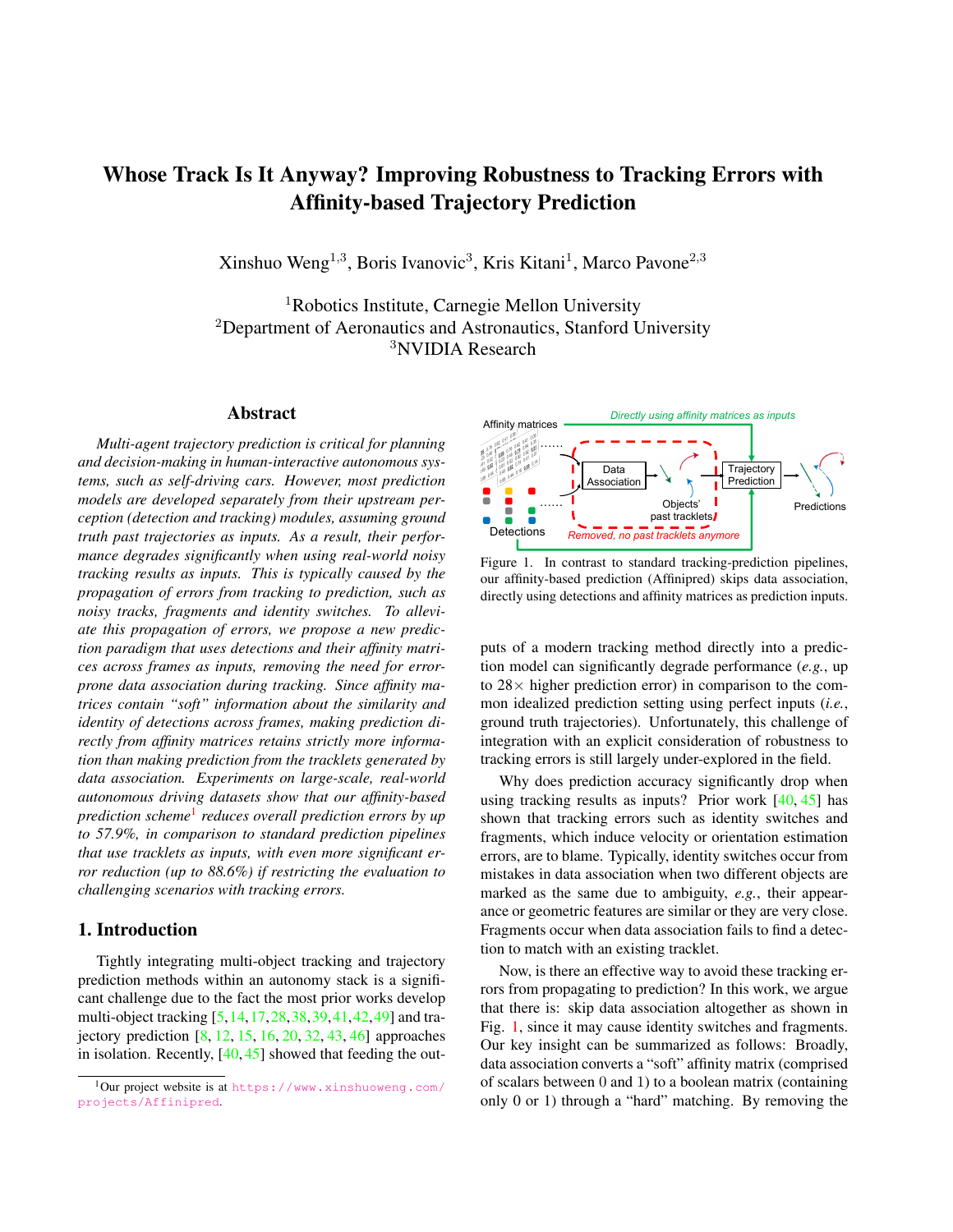data association step, we aim to preserve this "soft" information that is otherwise thrown away when "hard" matching is performed during data association. Because we skip the data association step, our method can be more accurate in the case where the affinity values are similar between two pairs of objects and it is ambiguous to perform correct matching and easy to make data association errors.

Contributions. We propose to directly use raw detections and intermediate tracking results, *i.e.*, affinity matrices, as inputs to prediction. To fully exploit the raw detections and affinity matrices for prediction, we propose:

- (1) An Affinity-based prediction (Affinipred) framework that removes the need for input past trajectories and also the error-prone data association step.
- (2) A transformer architecture that models joint attention between all detections at all input frames and can deal with a variable size of detections across frames.
- (3) An affinity-based attention mechanism that directly incorporates full object affinity information across time.

In addition to the above contributions, Affinipred also leverages advancements from prior work by using a conditional variational autoencoder (CVAE) [18] to produce multi-modal predictions [21, 32], performing joint interaction modeling in the decoder to produce scene-consistent predictions  $[11, 35]$ , and incorporating maps in the inputs to capture environmental information [47, 48].

# 2. Related Work

Trajectory Prediction. Significant advancements in trajectory prediction  $[4, 15, 16, 19-21, 29-31]$  have been made in recent years. Yet, almost invariably, these works address trajectory prediction in an idealized setting, *i.e.*, using ground truth past trajectories as inputs for training and evaluation, with no direct accounting of perception errors. As a result, it is non-trivial to transfer models trained in this idealized setting to the real world, where we typically use noisy tracking results as inputs to prediction. Therefore, mitigating the propagation of errors from tracking to prediction is of critical importance, and serves as the motivation of this work. Different from prior work, our affinity-based prediction does not assume ground truth trajectories as inputs and provides significantly higher robustness to tracking errors.

Tracking-Prediction Integration. Although the majority of prior work focuses on trajectory prediction separately from tracking, there have been a few works which address the integration of tracking and prediction. For example, [23] proposed an end-to-end cascading detection, tracking and prediction network that is jointly optimized for these three tasks. Similarly, [43] proposed a parallelized tracking and prediction framework that can also be jointly optimized. Although these end-to-end methods yield increased performance, they do not explicitly account for tracking errors during prediction. Thus, if tracking results accumulated over frames contain errors, these errors will have a detrimental impact on prediction, as shown in [40, 45].

The closest, albeit concurrent, works to ours are [40,45], which have both identified the impact of tracking errors on prediction and are seeking solutions. [45] propose enforcing prediction consistency at every frame to fix tracking errors, in turn improving prediction accuracy. Since data association is prone to errors, [40] propose to use multi-hypothesis data association (MHDA)  $[10, 25]$  for prediction. Similar to our idea, the use of MHDA also aims to preserve more information in the affinity matrices by generating multiple sets of tracking results, thereby increasing the likelihood of passing accurate tracking results as inputs to prediction. In short, both [40,45] improve prediction robustness by raising the quality of its inputs, i.e., the tracklets generated by tracking, but make no modifications to the prediction model. In contrast, we present a novel prediction framework that uses *affinity matrices* rather than tracklets as inputs, thereby completely removing the chances of errors occurring in data association and passing more information to prediction.

Joint Social-Temporal Modeling. In scenarios with many interacting agents, an agent's future behavior depends highly on its belief of other agents' behaviors. As a result, an important aspect of trajectory prediction is agentagent interaction modeling, also known as social-temporal modeling. The most popular approach in prior work is to model social-temporal interactions in a cascaded order, i.e., first temporal modeling followed by social modeling, exemplified by RNNs and Graph Neural Networks (GNNs) [20,32,43], or Transformers and RNNs [6]. However, since social and temporal modeling are not performed jointly, social modeling loses access to agent information in previous frames (this information has already been compressed in temporal modeling). Accordingly, there are recent works which argue that it is beneficial to jointly model socialtemporal interactions, *e.g.*, interleaving social and temporal transformers  $[24, 44, 46]$  or GNNs  $[26]$  in an iterative manner. We use a similar joint social-temporal modeling mechanism by allowing agent features at any frame to directly attend over features of other agents at any frame. Unlike prior work, we do not have access to agent identity information during joint social-temporal modeling so we use the joint affinity matrix to inject the "soft" identity information.

3D Multi-Object Tracking. The goal of online tracking is to match previously-computed tracklets with current detections to form new tracklets up to the current frame, and then incrementally obtain trajectories over the entire sequence. During this process, an intermediate affinity matrix is often computed where each entry represents the pairwise similarity between a past tracklet and current detection. A matching algorithm, such as the Hungarian algorithm [37], can then be used to perform "hard" matching, assigning de-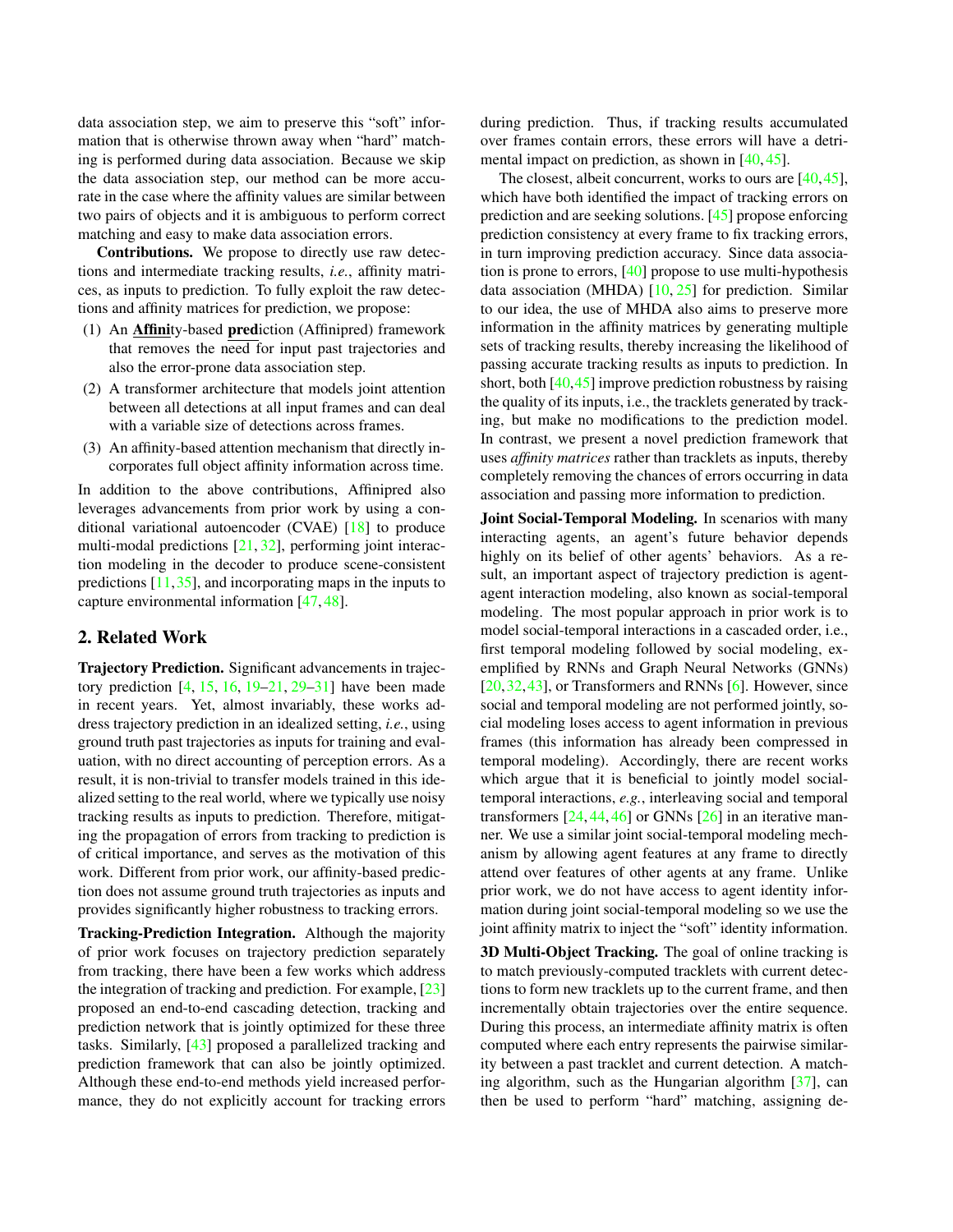tections to tracklets. Compared to the standard trackingprediction pipeline that uses tracklets as inputs to prediction, we use the intermediate affinity matrices as inputs, preserving strictly more "soft" information for prediction.

# 3. Problem Formulation

The goal of multi-agent trajectory prediction is to learn a function  $\mathcal F$  that can predict a sequence of future locations for every agent in the scene. Let  $\mathcal{Y} = (\mathcal{Y}_1, \mathcal{Y}_2, \cdots, \mathcal{Y}_N) \in$  $\mathbb{R}^{N \times K \times 2}$  denote N frames of K agents' future trajectories. At frame  $t,$   $\mathcal{Y}_t = (\boldsymbol{y}_t^1, \boldsymbol{y}_t^2, \cdots, \boldsymbol{y}_t^K) \in \mathbb{R}^{K \times 2}$  denotes the  $K$ agents' ground positions, where each position is represented as a tuple  $y_t^k = (u_t^k, v_t^k) \in \mathbb{R}^2$ .

In prior work, the inputs to the function  $\mathcal F$  are typically the past trajectories of the same  $K$  agents from the previous M frames  $\mathcal{X} = (\mathcal{X}_{1-M}, \cdots, \mathcal{X}_0)$  and an optional map M of the scene. However, obtaining perfect past trajectories through tracking is challenging and data association errors can easily be propagated to prediction. Accordingly, we seek a different solution that instead uses a list of raw (unassociated) detections  $\mathcal{D} = (\mathcal{D}_{1-M}, \cdots, \mathcal{D}_0)$  (Sec. 4.1) and their affinity matrices  $A = (A_{2-M}^{1-M2}, \cdots, A_0^{-1})$  between pairs of frames (Sec. 4.2), as shown in Fig. 2 (top left) and (bottom left). Since the future is uncertain and can evolve in many different ways, predictions for each agent should also be multi-modal. Thus, we aim to learn a function  $\mathcal F$ that can map  $(D, \mathcal{A})$  (and optionally  $\mathcal{M}$ ) and sampled latent variables  $\mathcal{Z} = (z_1, \dots, z_K)$  to future trajectories  $\mathcal{Y}$ :

$$
\mathcal{Y} = \mathcal{F}(\mathcal{D}, \mathcal{A}, \mathcal{M}, \mathcal{Z}).
$$
 (1)

# 4. Affinity-based Prediction (Affinipred)

The network of our approach is illustrated in Fig. 2, it is comprised of five key components: (1) A past embedding layer that encodes features of all flattened detections and optionally a map in past frames; (2) An affinity construction module that converts individual affinity matrices between two frames into one joint affinity matrix between all detections from all frames; (3) A transformer encoder with affinity-based attention for interaction modeling between all detections that outputs context features, which can then be used to generate the prior  $p_{\theta}$ ; (4) A transformer decoder that predicts future trajectories autoregressively from embeddings, context and sampled latent variables; (5) Another transformer decoder that generates the posterior  $q_{\phi}$ from ground truth (GT) future trajectories and context.

### 4.1. Input Representation: Detections

To avoid using potentially erroneous tracking results to perform prediction, we operate directly from raw detections. While this removes the need for data association, it poses two challenges: *incompleteness* and *loss of identity*.

Incompleteness. Due to a variety of reasons (occlusion, large distances, sensor failures, small object sizes, etc), state-of-the-art detectors often struggle to provide stable detections across all frames. This means that some objects, although present in the scene, may be not detected in some frames. For example, in Fig. 2 (top left), the blue object is detected in frames  $t = -2$  and  $t = 0$ , but not in frame  $t = -1$ . Note that the object colors (denoting identity) in Fig. 2 are only used for illustration, and there is actually no identity information in the detections used by our method. Here, we denote raw detections at frame  $t$  as  $\mathcal{D}_t = (\boldsymbol{d}_t^1, \boldsymbol{d}_t^2, \cdots, \boldsymbol{d}_t^{K_t})$ , where  $K_t$  is the number of objects detected at time  $t$  (which can change across frames).

Loss of Identity. Since detections across frames are unassociated, we do not have a sequence of data for each object. As a result, standard sequence modeling techniques, e.g., RNNs, cannot be applied to extract trajectory-level features. Further, detections with the same index across frames (*i.e.*,  $d_t^k$  and  $d_{t-1}^k$ ) do not necessarily have the same identity.

Our Solution. To appropriately process detection inputs while accounting for the above challenges, we propose a joint social-temporal transformer architecture (Sec. 4.3 and 4.5) with affinity-based attention (Sec. 4.4). First, the joint social-temporal transformer models interactions between all detections across all frames so it can operate with a variable number of objects in each frame. Second, we inject affinity matrices into our affinity-based attention module (Sec. 4.4) as separate inputs that preserve "soft" similarity and identity information between all detections.

#### 4.2. Input Representation: Affinity Matrices

Since affinity matrices provide strictly more information than the identity estimations produced by "hard" matching, affinity is a core facet of our method's input representation. Given  $K_{t-1}$  detections at frame  $t-1$  and  $K_t$  detections at frame t, an affinity matrix  $A_t^{t-1} \in \mathbb{R}^{K_{t-1} \times K_t}$  has entries  $a_{ij} \in \mathbb{R}$  that represent the similarity (or probability of corresponding to the same identity, if normalized) between  $d_{t-1}^i$  and  $d_t^j$ , where  $i \in [1, K_{t-1}]$  and  $j \in [1, K_t]$  denote the row and column index of  $\mathcal{A}_t^{t-1}$ , respectively.

Affinity matrices are typically obtained as intermediate results from online multi-object tracking methods [41, 49]. However, there are two challenges in using them for prediction: (1) Since online tracking methods aim to solve data association incrementally over frames, affinity matrices are only computed between consecutive frames,  $e.g., \mathcal{A}_{-1}^{-2}$  and  $\mathcal{A}_0^{-1}$ , as shown in Fig. 2 (bottom left). As a result, we do not have direct affinity matrices between detections in nonconsecutive frames; (2) Affinity matrices are typically computed between *tracklets* in the last frame and detections in the current frame, since tracklets are already associated up to the last frame. As a result, the estimated affinity matrix

 $^{2}A_{2-M}^{1-M}$  denotes the affinity matrix between frame  $2-M$  and  $1-M$ .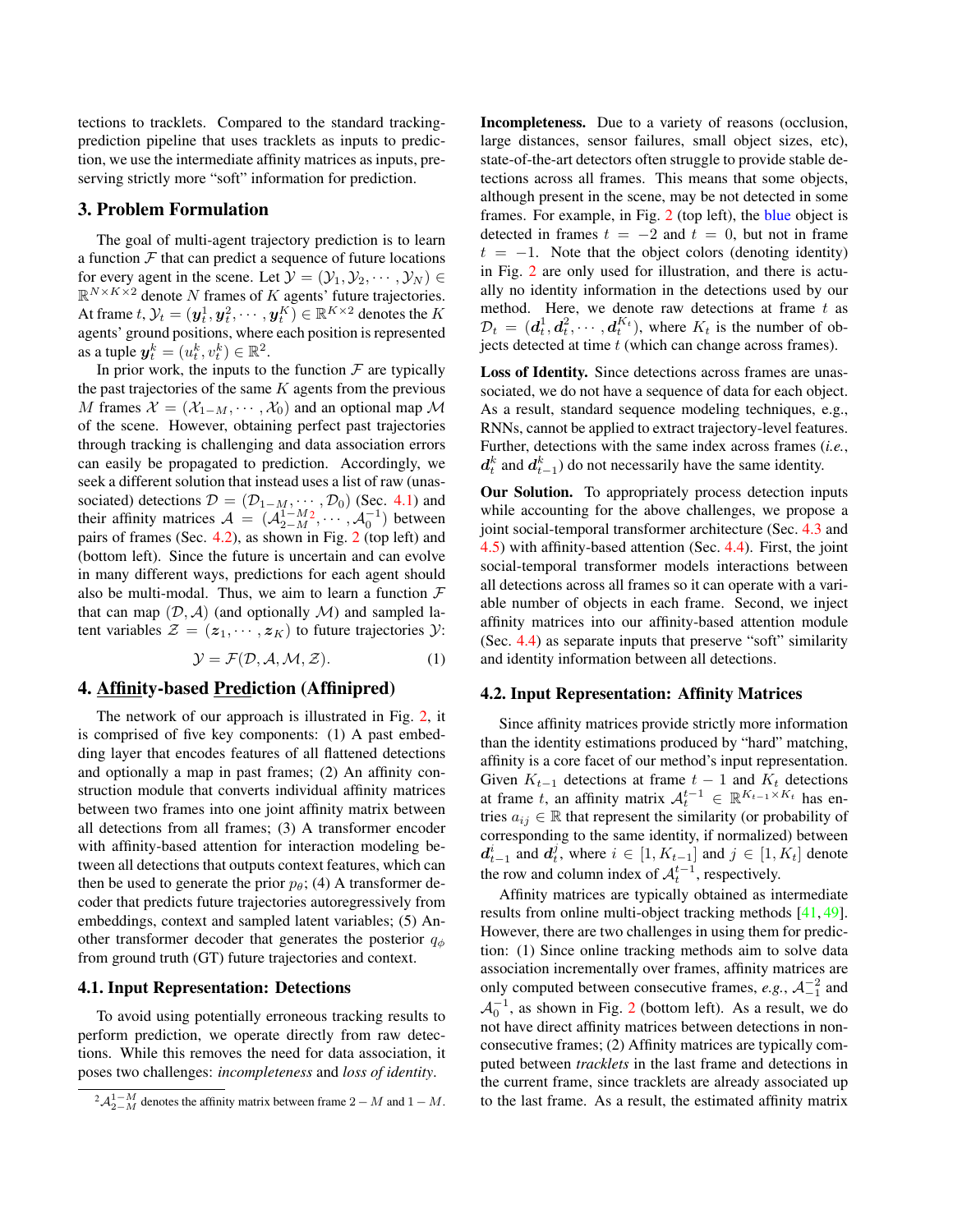

Figure 2. Affinity-based Prediction. Given inputs of past data (raw detections  $D$ , map  $M$ , and affinity matrices  $A$  between consecutive frames), our goal is to predict multiple samples of future trajectories  $\hat{y}$ . To model joint social-temporal attention, all detections are flattened  $\mathcal{D}^f$  before extracting  $\mathcal O$  via the past embedding layer. To recover the order of time information in raw detections, a time encoding  $\tau$  is added to  $\mathcal O$  to form the input embedding  $\mathcal E$ . Then, a transformer encoder containing a series of self-attention blocks is applied to output context embeddings  $C$ , with the "soft" object identity information contained in  $A$  injected through affinity-based attention. During training, future trajectories Y are also encoded via a transformer decoder to compute the posterior  $q_{\phi}$  so that a KL loss  $\mathcal{L}_{kl}$  can be applied between the prior  $p_\theta$  and posterior  $q_\phi$ . To produce multimodal predictions, latent variables  $\mathcal Z$  are sampled from the prior (during testing) or the posterior (during training). By combining  $Z$  with detections at frame  $t = 0$  (blue, gray, red objects), we can predict their future locations  $\hat{y}$  in an autoregressive manner via another transformer decoder and an output layer. Finally, a reconstruction loss  $\mathcal{L}_{res}$  between  $y$  and  $\hat{y}$  is also used to trains the network. For illustration purposes, we only show  $M = 3$  past frames ( $t = -2$ ,  $t = -1$ , and  $t = 0$ ) in the figure.

might be inaccurate at a frame if the tracklet construction in the previous frame is inaccurate. We will discuss potential solutions to these challenges in Sec. 6.

## 4.3. Transformer Encoder

Past Embedding. We use a transformer encoder to model the joint social-temporal attentions between all detections in all frames. As transformers operate on sequences of data, we first flatten detections into a sequence  $\mathcal{D}^f \in \mathbb{R}^{K_{\text{sum}} \times 2}$  $(\boldsymbol{d}_{1-M}^1, \cdots, \boldsymbol{d}_{1-M}^{K_{1-M}}, \boldsymbol{d}_{2-M}^1, \cdots, \boldsymbol{d}_{0}^1, \cdots, \boldsymbol{d}_{0}^{K_0}),$  where  $K_{\text{sum}} = \sum_{t=1-M}^{0} K_t$  is the number of detections in all past frames. Then, a past embedding (fully-connected) layer is used to convert  $\mathcal{D}^f$  into a list of feature embeddings  $\mathcal{O} = (\boldsymbol{o}_{1-M}^1, \cdots, \boldsymbol{o}_0^{K_0}) \in \mathbb{R}^{K_{\text{sum}} \times d_f}.$ 

Map Encoding. If available, a map can also (optionally) be included as an input to our model. Specifically, given an object's position  $d_t^k = (u_t^k, v_t^k)$ , we crop a local map  $\mathcal{M}_t^k$ around the object from the global map  $M$ . Then, a convolutional neural network (CNN) encodes the local map as a vector  $m_t^k$  that is concatenated with the object's position before feeding into the past embedding layer.

Time Encoding. After flattening detections along the time dimension, the timestamp of each object is lost. To recover the order of time information for embeddings, we apply positional encoding as in [36], modified to instead encode time so that objects present at the same timestamp have the same time encoding. This time encoding  $\tau_t^k$  is added to the feature embedding  $o_t^k$  for each object to form the overall input embedding  $e_t^k$  to the transformer encoder.

Joint Social-Temporal Modeling. Inspired by the original transformer [36], we apply a series of self-attention blocks to the input embeddings  $\mathcal{E} = (e_{1-M}^1, \dots, e_0^{K_0}),$  where each block contains a multi-head attention, layer normalization, feed-forward network, and another layer normalization. Each input embedding  $e_t^k$  is also projected into key, query, and value, which are used to compute attention (Sec. 4.4). After  $B$  attention blocks, the transformer encoder outputs context features  $\mathcal{C} = (\boldsymbol{c}_{1-M}^1, \cdots, \boldsymbol{c}_0^{K_0}).$ 

Overall, our transformer encoder has two key characteristics: (1) Since the inputs are objects from all past frames, our transformer encoder allows an object at any frame to directly attend to any another object in any frame, enabling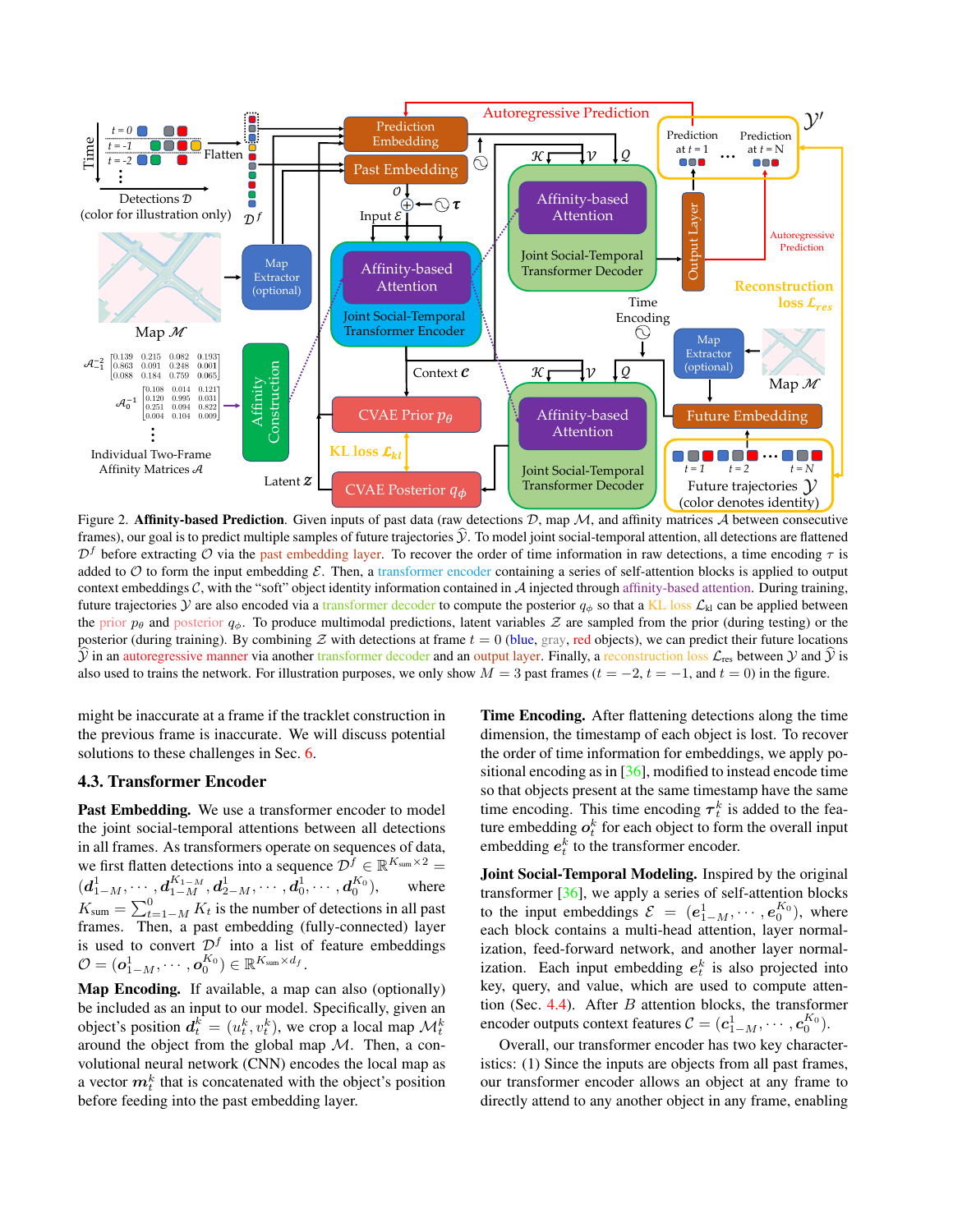

Figure 3. **Joint Affinity Construction**. To construct  $A<sup>joint</sup>$ , used in affinity-based attention, we first fill its diagonal with identity matrices I, since object identities are fixed in the same timestamp. We then fill the off-diagonal blocks of  $A<sup>joint</sup>$  with individual twoframe affinity matrices when available, otherwise they are left as zeros. In this example with  $M = 3$  past frames, we can fill in affinity matrices  $A_0^{-1}$  (between frame -1 and 0) and  $A_{-1}^{-2}$  (between frame -2 and -1).

social attention across time, *i.e.*, joint social-temporal modeling. This differs from prior works which use a two-stage approach (*e.g.*, social then temporal or vice versa); (2) Since the inputs are flattened, our transformer encoder can operate on a variable number of objects across frames.

#### 4.4. Affinity-based Attention

Joint Affinity Construction. To enable joint attention between all detections in all past frames, we first need to construct the joint affinity matrix  $\mathcal{A}^{\text{joint}} \in \mathbb{R}^{K_{\text{sum}} \times K_{\text{sum}}}$  from individual two-frame affinity matrices A. As an example, let  $M = 3$  (three past frames). In this case, there are two individual affinity matrices,  $A = (A_{-1}^{-2}, A_0^{-1})$ . As shown in Fig. 3, the joint affinity  $A<sup>joint</sup>$  is a (tridiagonal) block matrix composed of the affinity matrices  $\mathcal{A}_{-1}^{-2}$ ,  $\mathcal{A}_0^{-1}$ , identity matrix  $\overline{\mathbb{I}}$ , and zeros. The diagonal of  $\mathcal{A}^{\text{joint}}$  is identity because the same object  $k$  at the same timestamp  $t$  must have the same identity to itself. The off-diagonal blocks of  $A<sup>joint</sup>$  are filled with individual two-frame affinity matrices (for consecutive frames) and zeros otherwise.

Affinity-based Attention. Since an object's future trajectory depends on both its past motion and the motion of other objects, our affinity-based attention models both types of dependency. In general, these types of dependency may have different effects on prediction, so we use separate attention weights to model them by projecting the key  $\mathcal{K} \in \mathbb{R}^{K_{\text{sum}} \times d_f}$  and query  $\mathcal{Q} \in \mathbb{R}^{K_{\text{sum}} \times d_f}$  into two sets:

$$
\mathcal{K}_{\text{self}} = \mathcal{K} \mathbf{W}_{\text{self}}^{\mathcal{K}}, \quad \mathcal{Q}_{\text{self}} = \mathcal{Q} \mathbf{W}_{\text{self}}^{\mathcal{Q}}, \tag{2}
$$

$$
\mathcal{K}_{\text{other}} = \mathcal{K} \mathbf{W}_{\text{other}}^{\mathcal{K}}, \quad \mathcal{Q}_{\text{other}} = \mathcal{Q} \mathbf{W}_{\text{other}}^{\mathcal{Q}}, \tag{3}
$$

where  $\mathcal{K}_{\text{self}}$ ,  $\mathcal{Q}_{\text{self}} \in \mathbb{R}^{d_f \times d_f}$  are used to compute the attention of the object to itself (or to objects that have a high affinity value with it), and  $\mathcal{K}_{other}$ ,  $\mathcal{Q}_{other}$  are used to compute the attention of the object to others. We then combine these attention weights in an affinity-aware manner by using the joint affinity matrix  $A<sup>joint</sup>$  as a mask:

$$
W = \mathcal{A}^{\text{joint}} \odot (\mathcal{Q}_{\text{self}} \mathcal{K}_{\text{self}}^T) + (1 - \mathcal{A}^{\text{joint}}) \odot (\mathcal{Q}_{\text{other}} \mathcal{K}_{\text{other}}^T), (4)
$$

where ⊙ is an element-wise product and the combined attention weight  $W \in \mathbb{R}^{K_{\text{sum}} \times \hat{K_{\text{sum}}}}$  is a matrix. Finally, we can compute the attended output as in [36]:

$$
\mathcal{V}' = \text{softmax}\left(\frac{\mathcal{W}}{\sqrt{d_f}}\right) \mathcal{V},\tag{5}
$$

where the output embeddings  $V' \in \mathbb{R}^{K_{\text{sum}} \times d_f}$  are used as inputs to the rest of the operations in the attention block.

## 4.5. Transformer Decoder

Different from the transformer encoder that computes the self-attention between all detections, our transformer decoder computes the cross-attention between detections and future positions. As shown in Fig. 2, our transformer decoder is used in two places: (1) to model attention between detections and predicted trajectories in an autoregressive manner, and (2) to model attention between detections and GT future trajectories to compute the posterior. In both places, the only difference is that the query embeddings are projected from the predicted positions via the prediction embedding layer or from the GT future trajectories via the future embedding layer. Both embedding layers are fully-connected, similar to the past embedding layer as introduced in Sec. 4.3. Affinity-based attention and time encoding are also used in both transformer decoders, and the key and value embeddings are projected from the context feature  $C$  from the transformer encoder.

#### 4.6. Multi-Modal Prediction

To produce multi-modal predictions, we apply the standard CVAE framework, sampling latent values  $\mathcal Z$  at runtime and conditioning the model with them to produce multiple plausible joint realizations of agent futures.

CVAE Posterior. Following standard CVAE trajectory prediction works [9,43], the posterior  $q_{\phi}(\boldsymbol{z}_{t}^{k}|\mathcal{D},\mathcal{M},\mathcal{Y})$  is computed with a two-layer Multi-Layer Perceptron followed by two separate fully-connected layers to compute the mean  $\mu_t^k$  and variance  $\sigma_t^k$  of a Gaussian for each input detection  $d_t^k$ . Latent variables  $\mathcal{Z} = (z_{1-M}^1, \cdots, z_0^{K_0}) \in \mathbb{R}^{K_{\text{sum}} \times d_z}$ can then be sampled for all detected objects during training, which are concatenated with the raw detections  $\mathcal{D}^f$  and (optionally) map features to compute the input embeddings during autoregressive prediction. Finally, the posterior is computed using the outputs from the transformer encoder  $\mathcal C$ and GT future transformer decoder, incorporating information about both the future  $(Y, M)$  and the past  $(D, M)$ .

CVAE Prior. The network for computing the prior is similar to the network for computing posterior, except that its inputs are the context feature  $C$  that do not contain any information from the future GT trajectories. During testing, we can sample multiple latent variables  $\mathcal{Z} =$  $(z_{1-M}^1, \dots, z_0^{K_0})$  from the prior  $p_\theta(z_t^k | \mathcal{D}, \mathcal{M})$  to predict multiple samples of object future trajectories.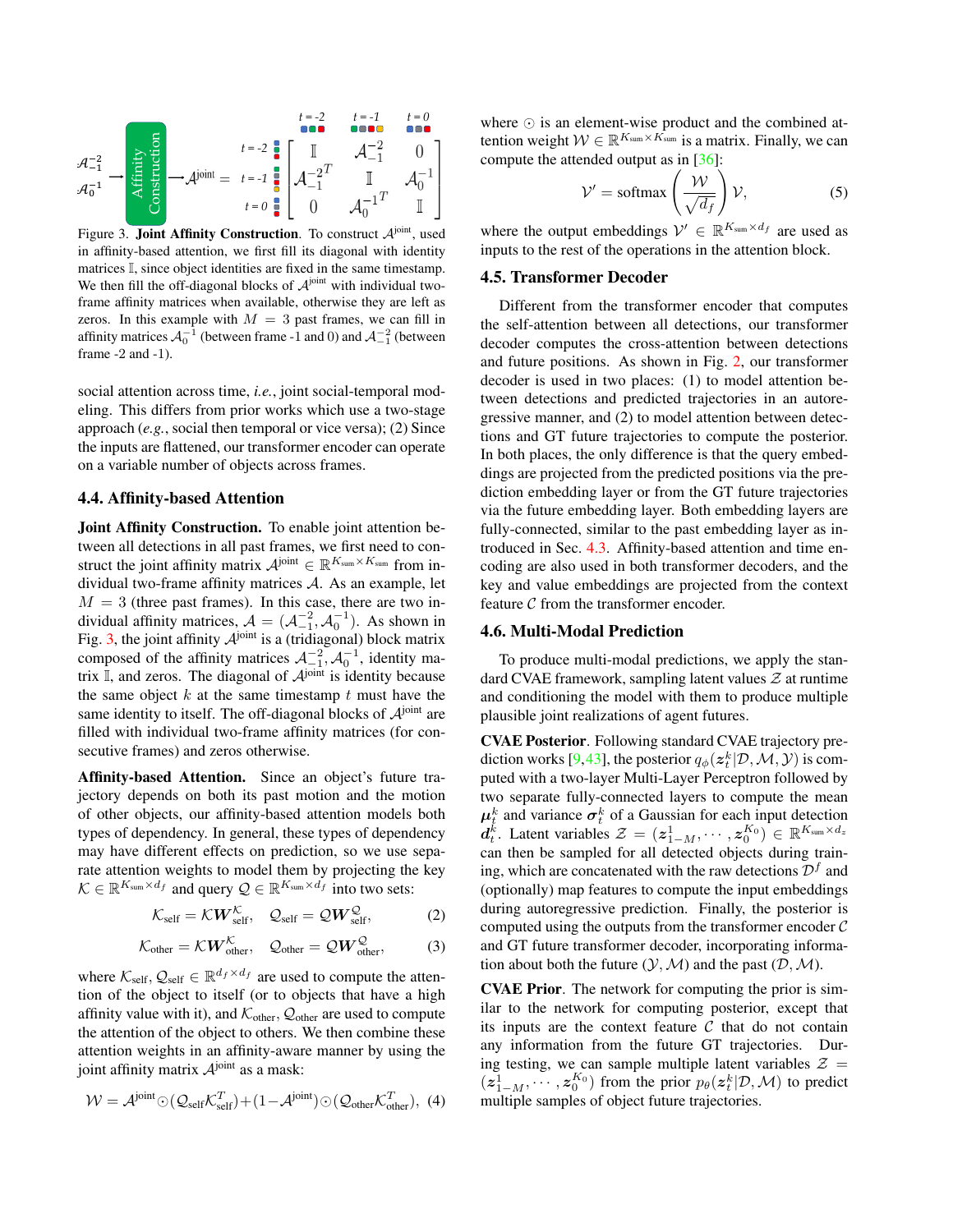#### 4.7. Training Details

Which agents to predict? Since raw detections are different from trajectory inputs in standard trajectory prediction, a key question is for which objects should we predict? For example, one can predict future locations for all  $K_{\text{sum}}$  objects detected in past frames. However, some detections in past frames may belong to the same object (although this is unknown in advance), so predicted trajectories may be duplicated, requiring subsequent matching and filtering.

Another way is to predict trajectories only for the  $K_0$ objects detected in the current frame  $(t = 0)$ . In this way, no duplicate predictions are made for objects with the same identity, however, some objects might not have predictions if they are not detected in frame  $t = 0$  due to detector failure. In this work, we choose to make  $K = K_0$  rather than  $K<sub>sum</sub>$ , matching standard data processing procedures used in prior works, e.g., [15, 40], and challenges (nuScenes [7], ETH/UCY [22, 27]), to enable a fair comparison.

Detection Matching with GT. To train Affinipred, we use GT future trajectories as supervision signals for each detection that needs to be predicted. Accordingly, this requires matching the  $K_0$  detections at frame  $t = 0$  with GT future trajectories. Following the standard matching scheme used for official evaluation in the nuScenes challenge [7], we use a distance threshold  $d_{\text{thres}}$  and Hungarian matching [37]. During training, we filter out detections at frame  $t = 0$  that are not successfully matched with GT (a small percentage), *i.e.*, objects that are most likely false positives.

Autoregressive Prediction. During both training and testing, we perform autoregressive prediction. Object positions are predicted sequentially, with predictions at  $t$  serving as inputs when predicting the next timestamp  $t + 1$ . Using Fig. 2 as an example, we begin with detections at frame  $t = 0$  as inputs (blue, gray and red objects). Then, our output layer converts the transformer decoder output to predicted positions  $\hat{\mathcal{Y}}_1 = (\hat{y}_1^1, \dots, \hat{y}_1^{K_0})$  at frame  $t = 1$ . By iteratively applying this process, we can obtain predictions in all N future frames  $\mathcal{Y} = (\mathcal{Y}_1, \cdots, \mathcal{Y}_N)$ .

Training Objectives. We optimize our Affinipred network by minimizing two loss functions: (1) A reconstruction loss between the  $K_0$  predicted  $Y$  and GT trajectories  $Y$ ; and (2) a KL divergence loss between the CVAE prior and posterior for each object being predicted:

$$
\mathcal{L} = \alpha \mathcal{L}_{\text{res}} + \beta \mathcal{L}_{\text{KL}} = \alpha ||\hat{\mathcal{Y}} - \mathcal{Y}||_2
$$
  
+  $\beta \sum_{k=1}^{K_0} \text{KL}(q_{\phi}(z_0^k | \mathcal{D}, \mathcal{M}, \mathcal{Y}) || p_{\theta}(z_0^k | \mathcal{D}, \mathcal{M})),$  (6)

where  $\alpha, \beta \in \mathbb{R}_{>0}$  are loss function weights. Here, only the prior and posterior of the  $K_0$  objects are used because we only predict these objects detected at frame  $t = 0$ .

## 5. Experiments

Our affinity-based prediction scheme has two core goals: (1) Improve overall prediction performance in a realistic setting when using tracking results as inputs, and (2) Increase robustness to upstream tracking errors. To evaluate our method's efficacy in addressing these, we make use of standard prediction datasets, but use detection and tracking results as inputs rather than GT past trajectories. In addition to evaluating prediction accuracy for all detected objects ("global evaluation"), we follow [40] and evaluate prediction performance for objects with certain types of tracking errors ("targeted evaluation"), to evaluate our method's robustness to tracking errors. At a high level, we find that our affinity-based prediction significantly improves real-world prediction performance and robustness to tracking errors, compared to standard tracklet-based prediction.

## 5.1. Implementation Details

**Hyper-parameters.** We use  $\alpha = \beta = 1$  in Eq. (6),  $d_f = 256$  for embeddings,  $d_z = 32$  for latent variables, and  $d_{\text{thres}} = 2$  when matching detections with GT trajectories.

Network Architecture. We use a 4-layer CNN to extract 32-dimensional map features. We use one fully-connected layer in all four embedding layers (past, future, prediction embedding, and output). We use  $B = 2$  attention blocks in both the transformer encoder and decoder, and 8 heads in the affinity-based multi-head attention.

Data Pre-processing. We apply linear interpolation and extrapolation to impute missing data in any of the past M and future  $N$  frames. We also apply three types of data augmentation to increase the robustness of prediction with respect to tracking errors. In particular, we inject identity switches (IDS), fragments (FRAG), and noise. For IDS, we swap the identity of two objects in the current frame with 30% probability if they are within 5 meters. For FRAG, we randomly drop data in past frames with 30% probability. Finally, we perturb the  $u, v$  positions of each object with a maximum magnitude of 0.4 of its width and length in previous frames.

## 5.2. Evaluation Methodology

Baselines. In all experiments, we compare against a standard tracking-prediction pipeline that is composed of a detector, tracker, and prediction model. On KITTI, these are PointRCNN [34], AB3DMOT [41], and PTP [43], respectively. On nuScenes, these are Megvii [50], AB3DMOT [41], and PTP [43], respectively. We also compare against MTP [40], a strong, recent work that tackles the same problem of improving prediction robustness to upstream tracking errors. Specifically, MTP [40] explicitly accounts for tracking errors in prediction via multi-hypothesis data association. To fairly compare with these baselines, we use the same detection and tracking methods to obtain the inputs.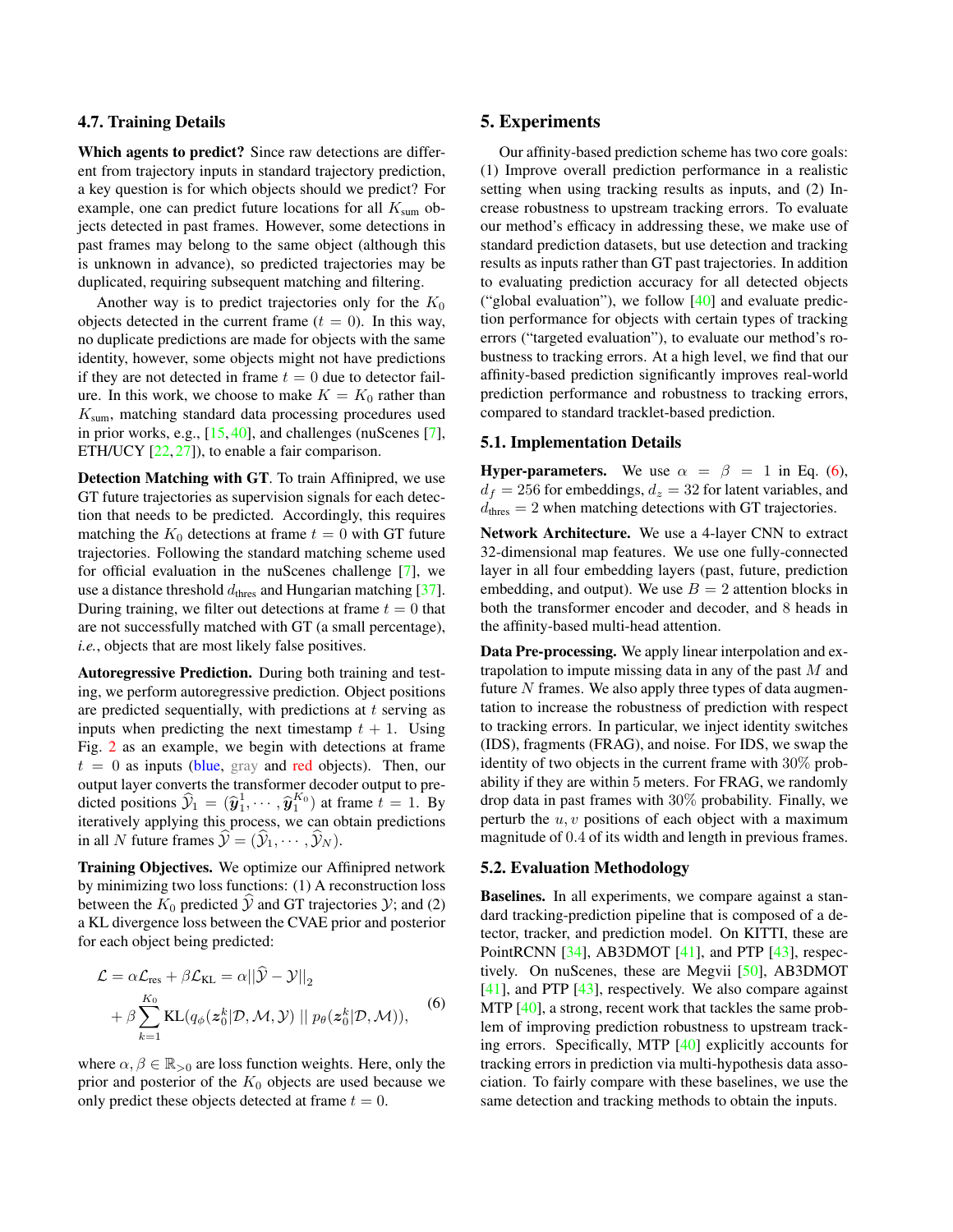Datasets. We use the standard KITTI [13] and nuScenes [7] autonomous driving datasets for evaluation. Since there is no official prediction evaluation server for KITTI, we evaluate on the KITTI tracking [1] validation set, using the standard train/val splits from [33]. We consider three main object categories during evaluation: cars, pedestrians and cyclists. To fairly compare against [40], we use  $M = 10$  past frames and predict  $N = 10$  future frames. To match objects with their GT trajectories, we compute 3D Intersection over Union (IoU) and use a standard threshold of 0.5 [41].

For nuScenes, we follow official prediction challenge guidelines  $[2]$ : (1) using the official train, val, test splits  $[3]$ ; (2) evaluating only on vehicle classes; (3) using  $M = 4$ past frames to predict  $N = 12$  future frames; and (4) using a threshold distance of 2 meters when matching predictions with GT trajectories to compute metrics. Although we follow official nuScenes evaluation guidelines, it is important to note that the min $ADE_S$ , min $FDE_S$  values in Tables 1 through 4 are not comparable to values on the nuScenes leaderboard (which use GT past trajectories for evaluation).

Metrics. To evaluate prediction accuracy, we use the standard Minimum Average and Final Displacement Error metrics over S predicted samples (minADE<sub>S</sub>, minFDE<sub>S</sub>):

$$
\begin{aligned}\n\min ADE_S &= \min_s \frac{1}{K_0} \sum_{k=1}^{K_0} \frac{1}{N_{\text{valid}}^k} \sum_{t=1}^N \mathbf{F}_m^k \|\hat{\mathbf{y}}_{st}^k - \mathbf{y}_t^k\|_2, \\
\min FDE_S &= \min_s \frac{1}{K_0} \sum_{k=1}^{K_0} \|\hat{\mathbf{y}}_{sT_k}^k - \mathbf{y}_{T_k}^k\|_2,\n\end{aligned}
$$

where  $K_0$  is the number of objects detected in the current frame,  $\hat{y}_{s}^{k}$  is the predicted position of object k at frame t<br>in the s<sup>th</sup> sample. Since not all objects have complete GT in the  $s<sup>th</sup>$  sample. Since not all objects have complete GT future trajectories (e.g., they may leave the scene early), a frame-wise mask  $F_m^k$  is used for object k to compute errors only on the frames where GT exists. As a result, the number of total evaluated frames for object k is  $N_{\text{valid}}^k \leq N$ . Similarly, when computing minFDE<sub>S</sub>,  $T_k \leq N$  is the last frame of object k. Lastly, we evaluate with  $S = 20$  on KITTI and  $S = 10$  on nuScenes to have a fair comparison with [40].

Tracking Evaluation. In order to analyze prediction performance on objects with tracking errors, it is necessary to determine which objects have tracking errors. Following [40], we consider two common tracking errors: identity switches (IDS) and fragments (FRAG). We use the standard 3D tracking evaluation code released in [41] to identify which objects have IDS/FRAG errors per frame.

## 5.3. Results and Analysis

Targeted Evaluation. Table 1 summarizes the performance of all methods for objects with tracking errors. We can see that our method *significantly* outperforms all others on every dataset and tracking error type. For instance, on nuScenes objects with IDS, we reduce minADE<sub>S</sub> by  $71.8\%$ (from 3.923 to 1.106), and reduce minFDE<sub>S</sub> by  $74.5\%$ 

| Datasets     | Targets                          | Methods                        | minADE <sub>S</sub> | minFDE <sub>S</sub> |
|--------------|----------------------------------|--------------------------------|---------------------|---------------------|
| <b>KITTI</b> | <b>IDS</b>                       | PointRCNN+AB3DMOT+PTP, S=20    | 2.820               | 4.514               |
|              |                                  | MTP $[40]$ , S=20              | 0.747               | 1.173               |
|              |                                  | MTP $[40]$ , S=400             | 0.707               | 1.093               |
|              |                                  | <b>Affinipred (Ours), S=20</b> | 0.516               | 0.792               |
| <b>KITTI</b> | FRAG                             | PointRCNN+AB3DMOT+PTP, S=20    | 1.621               | 2.155               |
|              |                                  | MTP $[40]$ , S=20              | 1.335               | 1.688               |
|              |                                  | MTP $[40]$ , S=400             | 1.305               | 1.627               |
|              |                                  | Affinipred (Ours), S=20        | 1.063               | 1.381               |
| nuScenes     | <b>IDS</b>                       | Megvii+AB3DMOT+PTP, S=10       | 8.345               | 13.892              |
|              |                                  | MTP $[40]$ , S=10              | 3.923               | 6.210               |
|              |                                  | MTP $[40]$ , S=200             | 3.321               | 5.052               |
|              |                                  | Affinipred (Ours), $S=10$      | 1.106               | 1.584               |
| nuScenes     | Megvii+AB3DMOT+PTP, S=10<br>FRAG |                                | 14.520              | 21.815              |
|              |                                  | MTP $[40]$ , S=10              | 8.476               | 12.105              |
|              |                                  | MTP $[40]$ , S=200             | 7.697               | 10.606              |
|              |                                  | Affinipred (Ours), $S=10$      | 4.486               | 5.600               |

Table 1. Prediction performance for objects with IDS/FRAG.

(from 6.210 to 1.584). Importantly, we can directly compare to MTP [40] because our method uses the same detection and tracking outputs (including intermediate affinity matrices) as MTP [40]. Thus, the set of considered IDS/FRAG objects is exactly the same for both methods.

Our method's performance is further highlighted when comparing against a standard detection-tracking-prediction system that uses the same detection [34, 50] and tracking [41] methods. For example, on nuScenes objects with IDS, we reduce minADE<sub>S</sub> by  $86.7\%$  (from 8.345 to 1.106), and reduce minFDE<sub>S</sub> by  $88.6\%$  (from 13.892 to 1.584). All these results confirm that our affinity-based prediction has significantly improved the robustness of prediction with respect to IDS and FRAG, which is reasonable as the standard detection-tracking-prediction system does not explicitly account for tracking errors.

Global Evaluation. Table 3 summarizes the performance of methods for all detected objects. Similar to the trend in targeted evaluation, our method significantly outperforms a standard detection-tracking-prediction pipeline. For example, we reduce minADE<sub>S</sub> by 57.9% (from 2.320 to 0.977) on nuScenes. Also, our method significantly outperforms MTP [40], even when allowing it  $20 \times$  more samples. The magnitude of error reduction our method achieves in Table 3 is less drastic than in Table 1 because global evaluation also includes objects whose future trajectories are easier to predict, *i.e.*, without any upstream detection or tracking errors.

Ablation Study. Table 2 summarizes the results, where the last row corresponds to our full method. In the second-last row, we replace our method's core advancement (the use of affinity and detection inputs) with tracklets, and observe a significant drop in both targeted and global performance. This signifies that our core contribution is effective at both improving overall prediction performance and improving model robustness to tracking errors.

We then disable GT matching, meaning future tracklets from tracking are used in place of GT future trajectories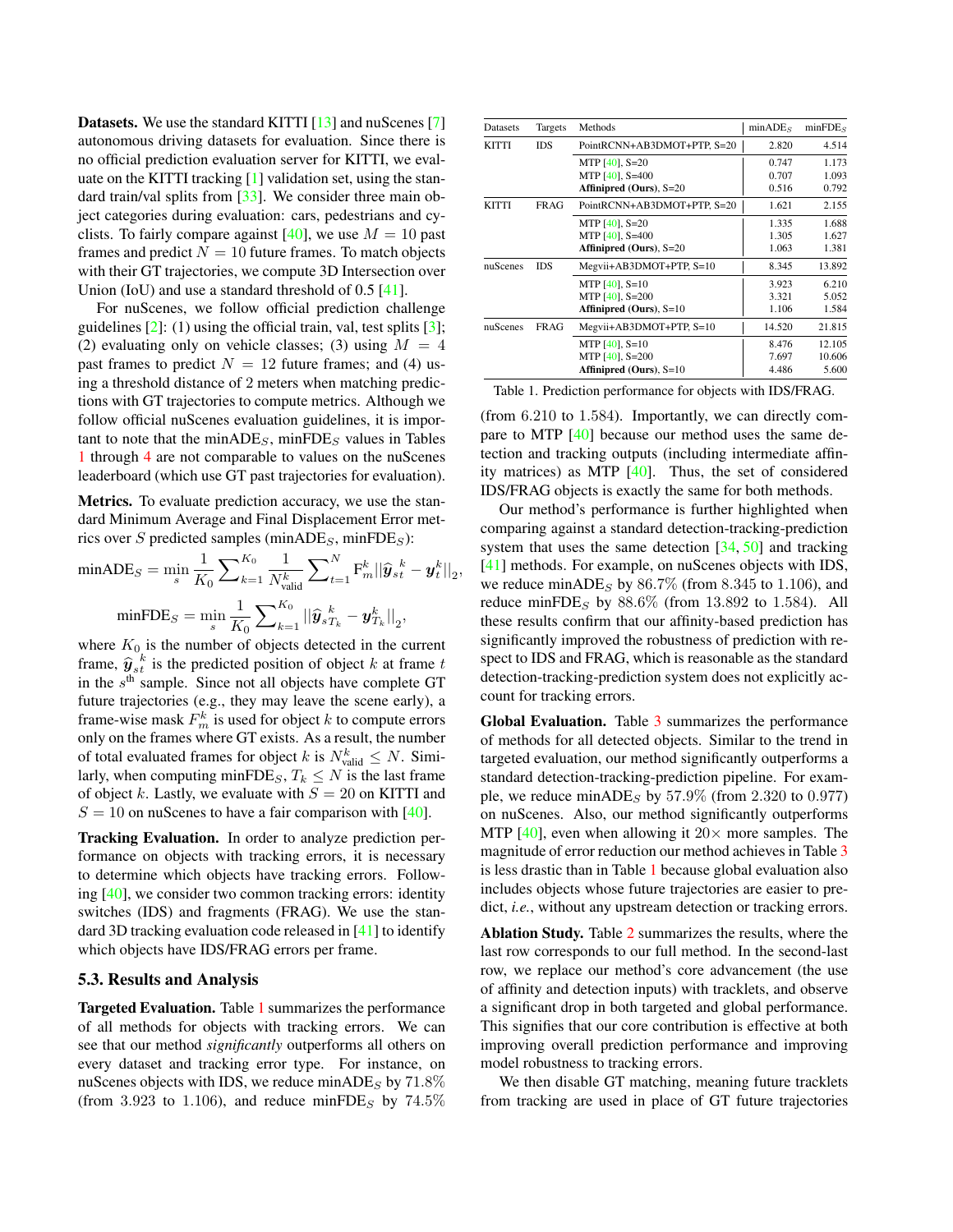| <b>Methods</b> |              |             |          | <b>IDS</b>          |                     | <b>FRAG</b>         |                     | Global              |                     |
|----------------|--------------|-------------|----------|---------------------|---------------------|---------------------|---------------------|---------------------|---------------------|
| Extra/Inter.   | Augmentation | GT matching | Affinity | minADE <sub>S</sub> | minFDE <sub>S</sub> | minADE <sub>S</sub> | minFDE <sub>S</sub> | minADE <sub>S</sub> | minFDE <sub>S</sub> |
|                |              |             |          | 3.408               | 5.124               | 8.085               | 10.246              | 1.625               | 2.960               |
|                |              |             |          | 2.705               | 4.067               | 6.892               | 8.227               | 1.264               | 2.136               |
|                |              |             |          | 2.464               | 3.531               | 6.622               | 8.058               | 1.215               | 1.963               |
|                |              |             |          | 1.792               | 2.642               | 4.988               | 6.193               | 1.143               | 1.882               |
|                |              |             |          | 1.106               | l.584               | 4.486               | 5.600               | 0.977               | 1.628               |

Table 2. Ablation experiments on the nuScenes prediction test set.  $S = 10$  samples are used to predict  $N = 12$  future frames.

| <b>Datasets</b> | <b>Methods</b>                 | $minADE_s$ | minFDE <sub>s</sub> |
|-----------------|--------------------------------|------------|---------------------|
| <b>KITTI</b>    | PointRCNN+AB3DMOT+PTP, S=20    | 0.185      | 0.278               |
|                 | MTP $[40]$ , S=20              | 0.162      | 0.238               |
|                 | MTP $[40]$ , S=400             | 0.146      | 0.203               |
|                 | <b>Affinipred (Ours), S=20</b> | 0.129      | 0.194               |
| nuScenes        | Megvii+AB3DMOT+PTP, S=10       | 2.320      | 3.819               |
|                 | MTP $[40]$ , S=10              | 1.585      | 2.512               |
|                 | MTP $[40]$ , S=200             | 1.325      | 1.979               |
|                 | Affinipred (Ours), $S=10$      | 0.977      | 1.628               |

Table 3. Prediction performance for all detected objects.

during training. Since tracklets are noisy, performance sensibly decreases in all settings. Finally, we disable data augmentation and imputation (linear extrapolation and interpolation), and the resulting decrease in performance confirms that these pre-processing steps are also important to improve prediction robustness, especially so for objects with IDS and FRAG errors. Interestingly, even without these data pre-processing steps and affinity-based inputs, our base prediction network performs similarly to MTP [40].

Training with Augmented GT. As we have seen in Table 2, augmenting the inputs with IDS, FRAG, and noises during training improves prediction accuracy and robustness to tracking errors. Seeing this, one may wonder if we can apply the same augmentations to a standard tracklet-based prediction method that is trained with GT trajectories. How would this compare to our Affinipred?

To answer this question, we train a tracklet-based version of our base prediction network (*i.e.*, the second row of Table 2) on nuScenes with different tracking error augmentations applied to GT trajectories (as described in Section 5.1). Table 4 summarizes the results and shows that, even with the combination of all three input data augmentations, a tracklet-based method trained with GT trajectories is also outperformed by our Affinipred, which is the case for both objects with ID switches and fragments.

Runtime Speed. The speed of our method depends on the number of objects present per input frame. On a single GeForce RTX 2080, our method can run at 4.7 FPS with an average of 30 detections per input frame. There are a number of ways to make our method faster beyond this, such as switching from autoregressive to batch predictions, optimizing the network architecture to reuse computation, and generally optimizing our (currently unoptimized PyTorch) codebase for performance.

| Inputs       | Augmentation |      |               | <b>IDS</b>          |                     | <b>FRAG</b>         |                     |
|--------------|--------------|------|---------------|---------------------|---------------------|---------------------|---------------------|
|              | <b>IDS</b>   | FRAG | <b>Noises</b> | minADE <sub>S</sub> | minFDE <sub>g</sub> | minADE <sub>s</sub> | minFDE <sub>S</sub> |
| GT traj.     |              |      |               | 2.878               | 4.136               | 7.314               | 9.136               |
|              |              |      |               | 1.383               | 1.906               | 5.160               | 6.264               |
|              |              |      |               | 2.577               | 3.695               | 6.610               | 7.830               |
|              |              |      |               | 1.897               | 2.557               | 6.060               | 7.460               |
|              |              |      |               | 1.314               | 1.824               | 4.773               | 5.959               |
| Affi. + Det. |              |      |               | 1.106               | 1.584               | 4.486               | 5.600               |

Table 4. Performance of a tracklet-based variant of our method trained with augmented GT trajectories compared to our affinitybased prediction scheme on nuScenes. Data imputation with extra- /interpolation is used for both methods.

## 6. Limitations and Conclusions

There are two main limitations (and thus areas of future work) in our affinity-based prediction method (Affinipred). First, how can one obtain affinity matrices between nonconsecutive frames? Further, how can one obtain affinity matrices between two frames of *detections* rather than between past tracklets and current detections (Sec. 4.2)? Along these lines, an interesting area of future work is to design an affinity estimation network that can directly output the joint affinity matrix  $A<sup>joint</sup>$ . Second, is there an elegant way to predict the futures of all objects present in any past frame, rather than only those detected in the current frame? Such a capability would be useful for handling occlusions, being able to predict for objects that were in a past frame but are occluded in the current frame.

In conclusion, we present a novel affinity-based prediction scheme that only requires detections and their affinity matrices across frames as inputs, entirely removing the need for error-prone data association. Since affinity matrices contain "soft" information about the similarity and identity of detections across frames, making prediction using affinity matrices retains strictly more information than making prediction using tracklets generated by data association. Experiments on the KITTI and nuScenes autonomous driving datasets show that our affinity-based prediction scheme reduces overall prediction errors by up to 57.9% in comparison to standard tracklet-based prediction pipelines, with even more significant error reductions (up to 88.6%) when restricting evaluation to objects with tracking errors.

#### References

[1] KITTI Tracking Dataset. http://www.cvlibs.net/ datasets/kitti/eval\_tracking.php. 7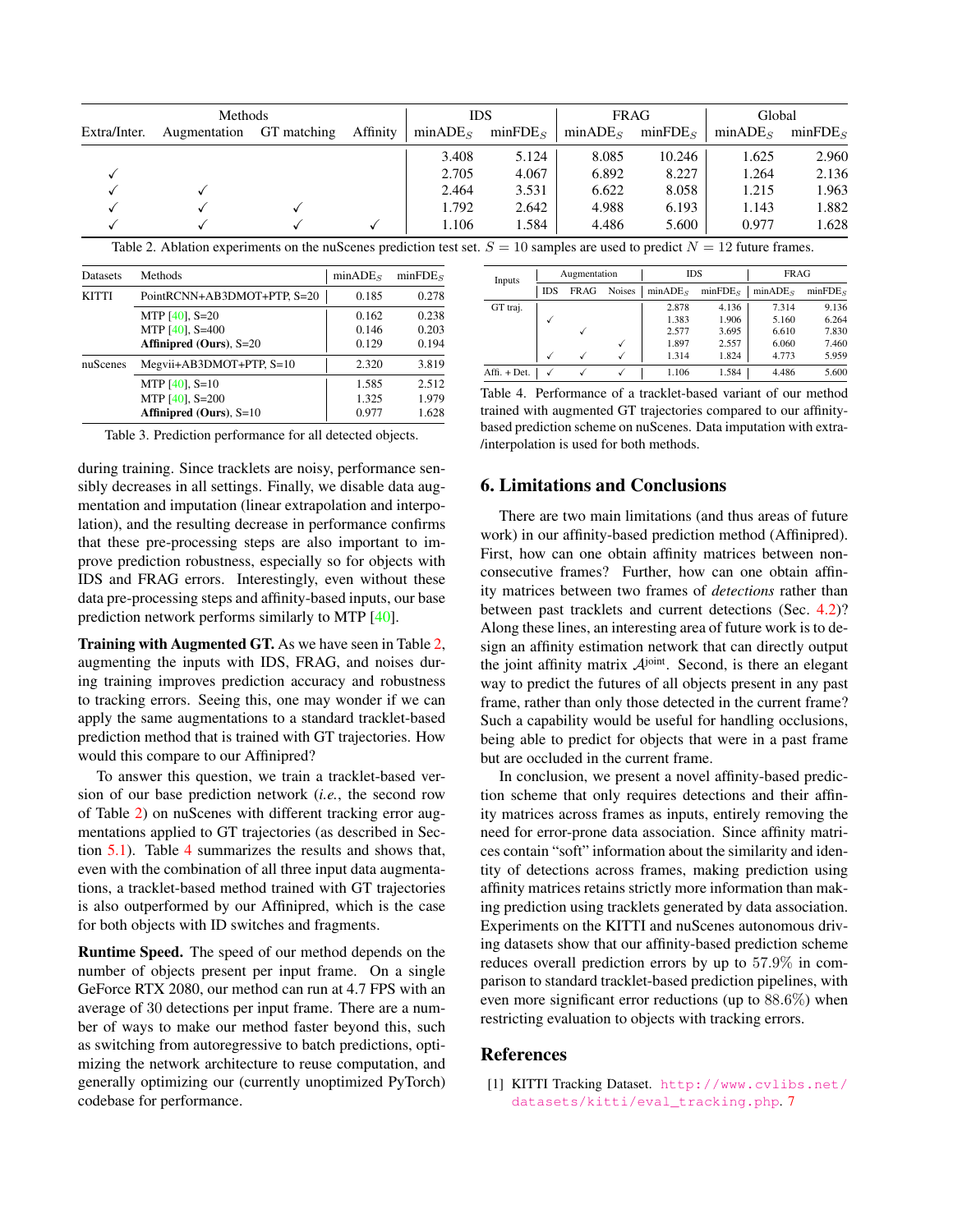- [2] nuScenes Prediction Challenge Guidelines. https : / / www . nuscenes . org / prediction ? externalData=all&mapData=all&modalities= Any. 7
- [3] nuScenes Prediction Data Split. https://github.com/ nutonomy / nuscenes - devkit / blob / master / python - sdk / nuscenes / eval / prediction / splits.py. 7
- [4] A. Alahi, K. Goel, V. Ramanathan, A. Robicquet, L. Fei-Fei, and S. Savarese. Social LSTM: Human Trajectory Prediction in Crowded Spaces. *IEEE Conf. on Computer Vision and Pattern Recognition*, 2016. 2
- [5] Nuri Benbarka, Jona Schroder, and Andreas Zell. Score refinement for confidence-based 3D multi-object tracking. *IEEE/RSJ Int. Conf. on Intelligent Robots & Systems*, 2021. 1
- [6] Manoj Bhat, Jonathan Francis, and Jean Oh. Trajformer: Trajectory Prediction with Local Self-Attentive Contexts for Autonomous Driving. *Machine Learning for Autonomous Driving Workshop at Conf. on Neural Information Processing Systems*, 2020. 2
- [7] Holger Caesar, Varun Bankiti, Alex H Lang, Sourabh Vora, Venice Erin Liong, and Qiang Xu. nuScenes: A Multimodal Dataset for Autonomous Driving. *IEEE Conf. on Computer Vision and Pattern Recognition*, 2020. 6, 7
- [8] Defu Cao, Jiachen Li, Hengbo Ma, and Masayoshi Tomizuka. Spectral Temporal Graph Neural Network for Multivariate Time-series Forecasting. *Proc. IEEE Conf. on Robotics and Automation*, 2021. 1
- [9] Hao Cheng, Wentong Liao, Xuejiao Tang, Michael Ying Yang, Monika Sester, and Bodo Rosenhahn. Exploring Dynamic Context for Multi-path Trajectory Prediction. *Proc. IEEE Conf. on Robotics and Automation*, 2021. 5
- [10] Ingemar J. Cox and Sunita L. Hingorani. An Efficient Implementation of Reid's Multiple Hypothesis Tracking Algorithm and Its Evaluation for the Purpose of Visual Tracking. *IEEE Transactions on Pattern Analysis & Machine Intelligence*, 1996. 2
- [11] Alexander Cui, Abbas Sadat, Sergio Casas, Renjie Liao, and Raquel Urtasun. LookOut: Diverse Multi-Future Prediction and Planning for Self-Driving. *IEEE Int. Conf. on Computer Vision*, 2021. 2
- [12] Stuart Eiffert, Kunming Li, Mao Shan, Stewart Worrall, Salah Sukkarieh, and Eduardo Nebot. Probabilistic Crowd GAN: Multimodal Pedestrian Trajectory Prediction using a Graph Vehicle-Pedestrian Attention Network. *IEEE Robotics and Automation Letters*, 2020. 1
- [13] Andreas Geiger, Philip Lenz, and Raquel Urtasun. Are We Ready for Autonomous Driving? the KITTI Vision Benchmark Suite. *IEEE Conf. on Computer Vision and Pattern Recognition*, 2012. 7
- [14] Xusen Guo and Kai Huang. 3D Object Detection and Tracking on Streaming Data. *Proc. IEEE Conf. on Robotics and Automation*, 2020. 1
- [15] Agrim Gupta, Justin Johnson, Li Fei-Fei, Silvio Savarese, and Alexandre Alahi. Social GAN: Socially Acceptable Trajectories with Generative Adversarial Networks. *IEEE Conf. on Computer Vision and Pattern Recognition*, 2018. 1, 2, 6
- [16] Boris Ivanovic and Marco Pavone. The Trajectron: Probabilistic Multi-Agent Trajectory Modeling With Dynamic Spatiotemporal Graphs. *IEEE Int. Conf. on Computer Vision*, 2019. 1, 2
- [17] Aleksandr Kim, Aljosa Osep, and Laura Leal-Taixé. Eager-MOT: 3D Multi-Object Tracking via Sensor Fusion. *Proc. IEEE Conf. on Robotics and Automation*, 2021. 1
- [18] Diederik P Kingma and Max Welling. Auto-Encoding Variational Bayes. *arXiv:1312.6114*, 2013. 2
- [19] Kris M Kitani, Brian D Ziebart, James Andrew Bagnell, and Martial Hebert. Activity Forecasting. *European Conf. on Computer Vision*, 2012. 2
- [20] Vineet Kosaraju, Amir Sadeghian, Roberto Martín-Martín, Ian Reid, S. Hamid Rezatofighi, and Silvio Savarese. Social-BiGAT: Multimodal Trajectory Forecasting using Bicycle-GAN and Graph Attention Networks. *Conf. on Neural Information Processing Systems*, 2019. 1, 2
- [21] Namhoon Lee, Wongun Choi, Paul Vernaza, Christopher B. Choy, Philip H.S. Torr, and Manmohan Chandraker. DE-SIRE: Distant Future Prediction in Dynamic Scenes with Interacting Agents. *IEEE Conf. on Computer Vision and Pattern Recognition*, 2017. 2
- [22] Alon Lerner, Yiorgos Chrysanthou, and Dani Lischinski. Crowds by Example. *Computer Graphics Forum*, 2007. 6
- [23] Ming Liang, Bin Yang, Wenyuan Zeng, Yun Chen, Rui Hu, Sergio Casas, and Raquel Urtasun. PnPNet: End-to-End Perception and Prediction with Tracking in the Loop. *IEEE Conf. on Computer Vision and Pattern Recognition*, 2020. 2
- [24] Yicheng Liu, Jinghuai Zhang, Liangji Fang, Qinhong Jiang, and Bolei Zhou. Multimodal Motion Prediction with Stacked Transformers. *IEEE Conf. on Computer Vision and Pattern Recognition*, 2021. 2
- [25] Yun Li Long, Hui Xu, and Wei An. An Algorithm for Tracking Multiple Targets. *IEEE Transactions on Automatic Control*, 1979. 2
- [26] Abduallah Mohamed, Kun Qian, Mohamed Elhoseiny, and Christian Claudel. Social-STGCNN: A Social Spatio-Temporal Graph Convolutional Neural Network for Human Trajectory Prediction. *IEEE Conf. on Computer Vision and Pattern Recognition*, 2020. 2
- [27] Stefano Pellegrini, Andreas Ess, Konrad Schindler, and Luc Van Gool. You'll Never Walk Alone: Modeling Social Behavior for Multi-Target Tracking. *IEEE Int. Conf. on Computer Vision*, 2009. 6
- [28] Johannes Pöschmann, Tim Pfeifer, and Peter Protzel. Factor Graph based 3D Multi-Object Tracking in Point Clouds. *IEEE/RSJ Int. Conf. on Intelligent Robots & Systems*, 2020. 1
- [29] Nicholas Rhinehart, M Kris, and Paul Vernaza. R2P2: A ReparameteRized Pushforward Policy for Diverse, Precise Generative Path Forecasting. *European Conf. on Computer Vision*, 2018. 2
- [30] Nicholas Rhinehart, Rowan McAllister, Kris Kitani, and Sergey Levine. PRECOG: PREdiction Conditioned On Goals in Visual Multi-Agent Settings. *IEEE Int. Conf. on Computer Vision*, 2019. 2